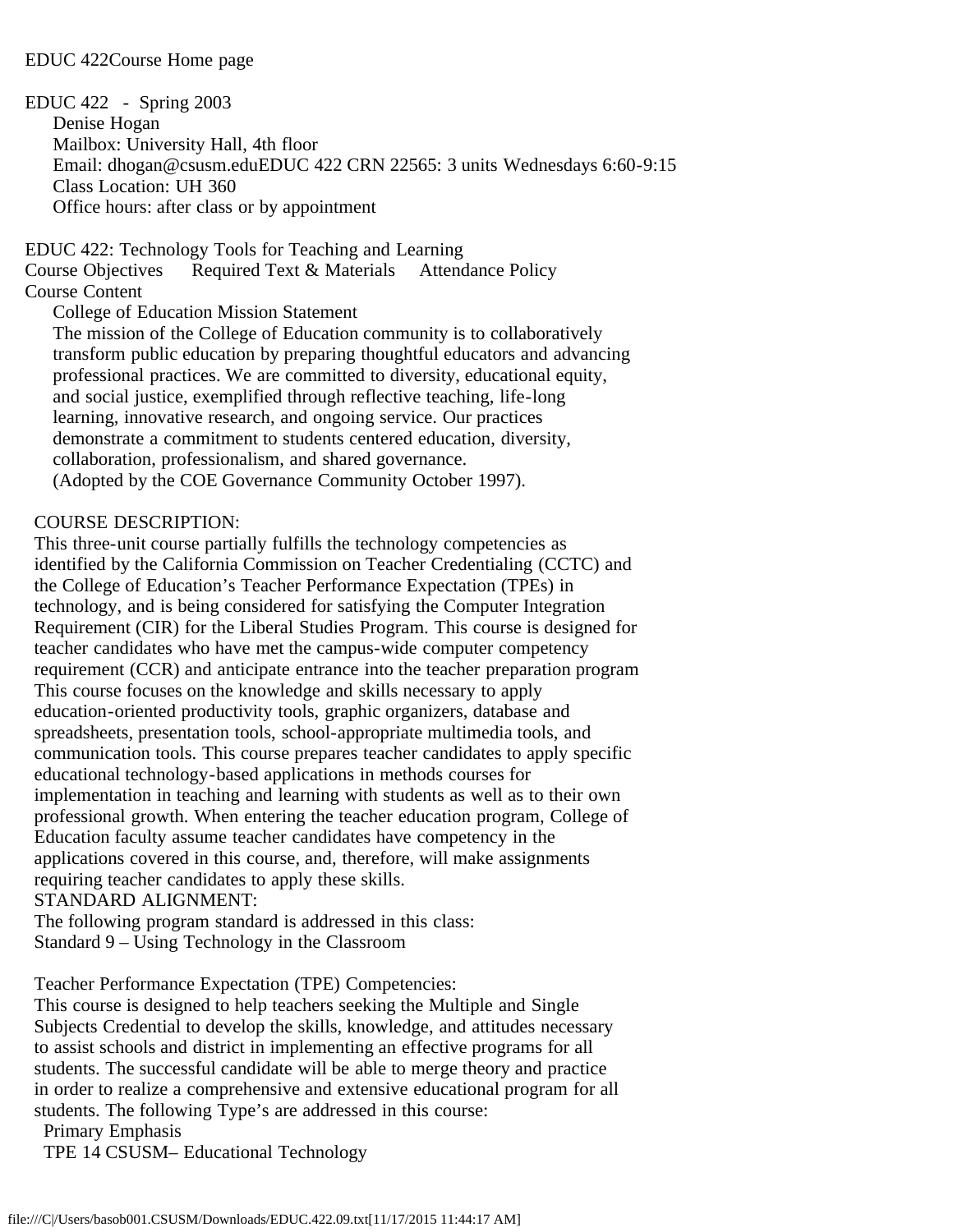Secondary Emphasis:

TPE 4 – Making Content Accessible

TPE 5 – Student Engagement

TPE 6 – Developmentally Appropriate Teaching Practices

- TPE 7 Teaching English Language Learners
- TPE 12 Professional, legal and ethical
- TPE 13 Professional Growth

National Educational Technology Standards for Teachers

## I. TECHNOLOGY OPERATIONS AND CONCEPTS.

 Teachers demonstrate a sound understanding of technology operations and concepts. Teachers:

 A. demonstrate introductory knowledge, skills, and understanding of concepts related to technology (as described in the ISTE National Education

Technology Standards for Students)

 B. demonstrate continual growth in technology knowledge and skills to stay abreast of current and emerging technologies

IV. PRODUCTIVITY AND PROFESSIONAL PRACTICE.

 Teachers use technology to enhance their productivity and professional practice. Teachers:

 A. use technology resources to engage in ongoing professional development and lifelong learning.

 B. continually evaluate and reflect on professional practice to make informed decisions regarding the use of technology in support of student learning.

C. apply technology to increase productivity.

 D. use technology to communicate and collaborate with peers, parents, and the larger community in order to nurture student learning.

V. SOCIAL, ETHICAL, LEGAL, AND HUMAN ISSUES.

 Teachers understand the social, ethical, legal, and human issues surrounding the use of technology in PK-12 schools and apply those principles in practice. Teachers:

A. model and teach legal and ethical practice related to technology use.

 B. apply technology resources to enable and empower learners with diverse backgrounds, characteristics, and abilities.

C. identify and use technology resources that affirm diversity

D. promote safe and healthy use of technology resources.

E. facilitate equitable access to technology resources for all students.

## COURSE OBJECTIVES:

 Teacher candidates will demonstrate competency in using a set of educational technology tools that are applied in teaching and learning within the credential program and used in public school settings.

# PREREQUISITE

 The prerequisite for this course is completion of the campus-wide Computer Competency Requirement. This requirement can be fulfilled by successful completion of one of the following:

- Taking the CSUSM CCR assessment or equivalent course
- Completion of an approved computer literacy course at the community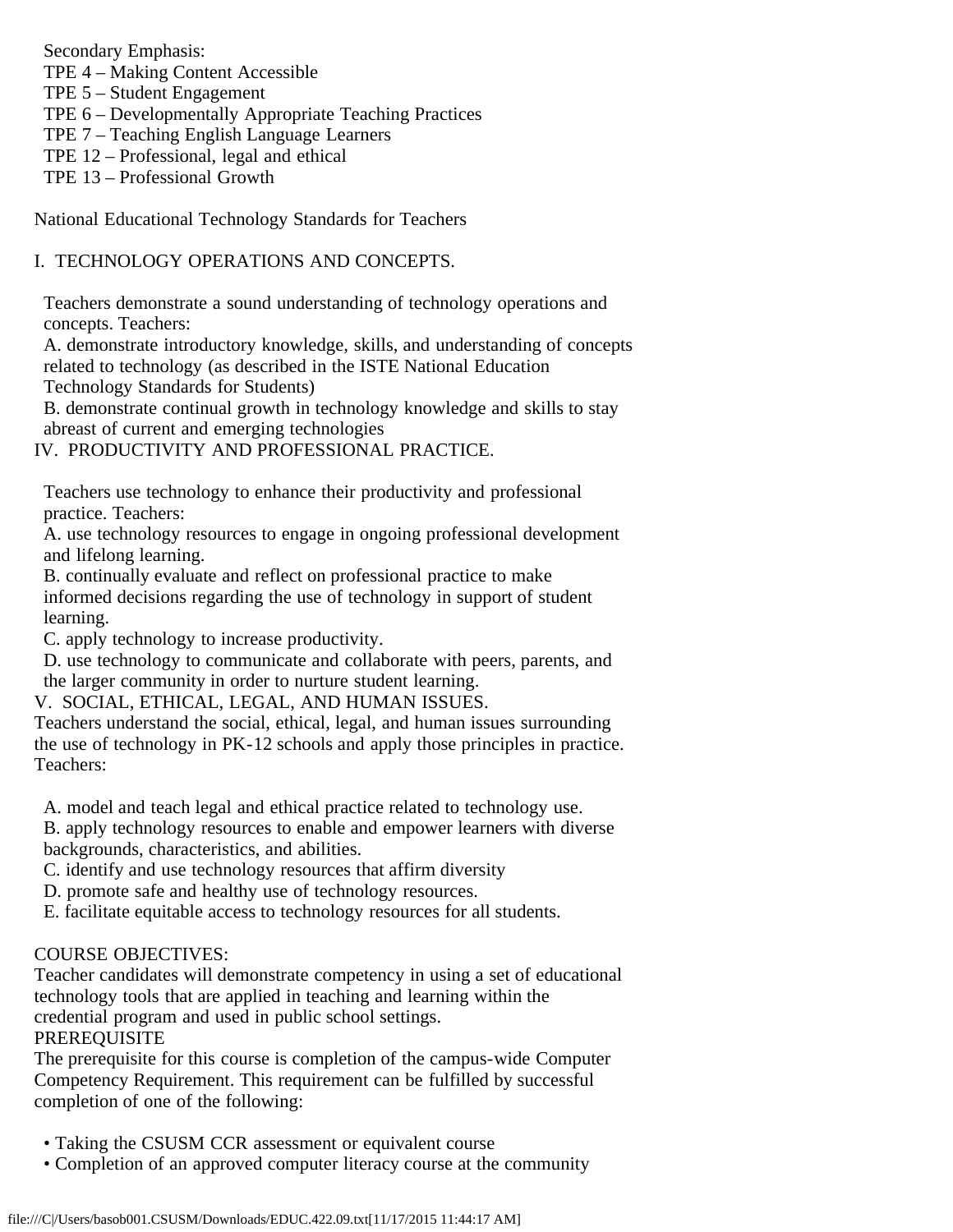## REQUIRED TEXT AND MATERIALS

 • Teachers Discovering Computers: Integrating Technology in the Classroom (Shelly & Cashman) & Web site: www.scsite.com/tdc2/ This is a resources text that contains skill building information in the context of how a teacher can use the skills in teaching. There is a very information-rich, publisher-provided Web site associated with the text that provides additional practice and links to other resources.

- Zip Disk (PC formatted) Label with your name, class # and time
- Several CD-RWs (rewrite-able CD)

 • Pay for Print Card: May be purchased in Academic Hall 202 Optional Resources

 Connecting Curriculum and Technology (ISTE) This is a volume produced by the professional association that contains the educational technology standards for students at all levels as well as sample lessons on how that standards can be implemented in teaching content. This book will be referred to in other CSUSM-COE courses. Supporting Web site www.iste.org Flash disk (optional)

## ASSESSMENT

 In order to successfully complete this course, the assignments must be completed with at least at an acceptable level noted on assignment rubrics. In addition to the assignments described below, performance assessment on the teacher candidate's ability to perform tasks using the software will be assessed. Because the content of this course contributes to passage of multiple TPEs, successful completion is imperative. Failure to successfully complete this course will prohibit a teacher candidate from continuing in the program beyond the first semester. The percentage of weight of each assignment is noted next the description of the topic.

## COURSE CONTENT

 The following themes will be address in the process of the course. Assignments relating to demonstrating competency in operating each of the educational tools will be assessed. Descriptions of the assignments will be available on the course Web site.

 Theme One: Portfolio 30% Saving, naming and managing files Ethics and Copyright, Safety Linking to web and between documents Using Help functions Reflections ISTE standards/Teacher Performance Expectations Homework: Because of the interactive nature of the class, students will be expected to have their assignments completed and turned in on time. Late assignments will only be accepted if there are extenuating circumstances approved by the instructor. Theme Two: Education Specific Software 30% Multimedia: PowerPoint Inspiration Kidspiration Hyperstudio Kid Pix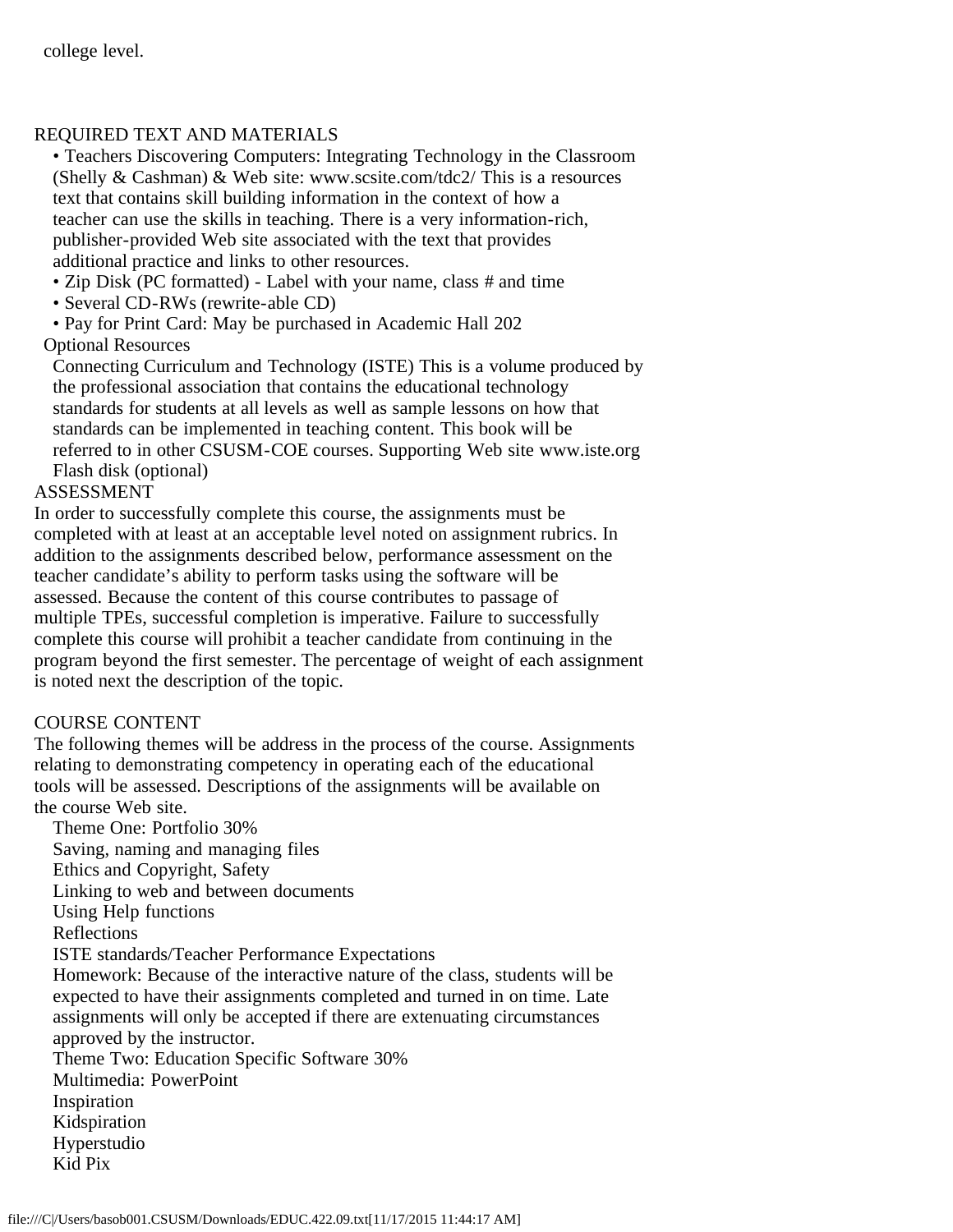Timeliner Variety of other software Homework: Because of the interactive nature of the class, students will be expected to have their assignments completed and turned in on time. Late assignments will only be accepted if there are extenuating circumstances approved by the instructor. Theme Three: Productivity & Prof Practice 30% Internet: Searching Email Word: Formatting Excel Database Powerpoint WebCT Homework: Because of the interactive nature of the class, students will be

 expected to have their assignments completed and turned in on time. Late assignments will only be accepted if there are extenuating circumstances approved by the instructor.

 Class Investment (Attendance, participation and attitude) 10% Your investment in this class is demonstrated through regular, prompt class attendance and participation; through active, constructive and creative contributions (both online and in class); and through participation in cooperative collaborative learning.

 Grading is calculated on the standard of 94 - 100 = A80 - 83 = B-70 - 73 = C-

90 - 93 = A-77 - 79 =  $C+60$  - 69 = D  $87 - 89 = B + 74 - 76 = C$ below  $60 = F$  $84 - 86 = B$ 

#### Attendance Policy

 Due to the dynamic and interactive nature of this course, all students are expected to attend specifically designated classes and communicate regularly with email study groups and instructor to participate in learning activities. Attendance is measured by the degree of active participation both online and in class, the quality of lab work assignments, and the degree of investment as evidenced by positive interaction with instructor and peers. Should the student have extenuating circumstances, s/he should contact the instructor as soon as possible.

#### Plagiarism and Cheating

 Please be sure to read and understand the university policy on plagiarism and cheating, as it will be strictly enforced. Academic dishonestly will not be tolerated and will result in a failing grade for this course and will be reported to the University.

#### Authorization to Teach English Language Learner

 The CSUSM credential program has been specifically designed to prepare teachers for the diversity of languages often encountered in California public school classrooms. The authorization to teach English learners is met through the infusion of content and experiences within the credential program as well as additional coursework. Students successfully completing this program receive a credential with authorization to teach English learners. (Approved by CCTC in SB2042 Program Standards, August 2002) Students with Disabilities Requiring Reasonable Accommodations.

Students are approved for services through the Disabled Student Services